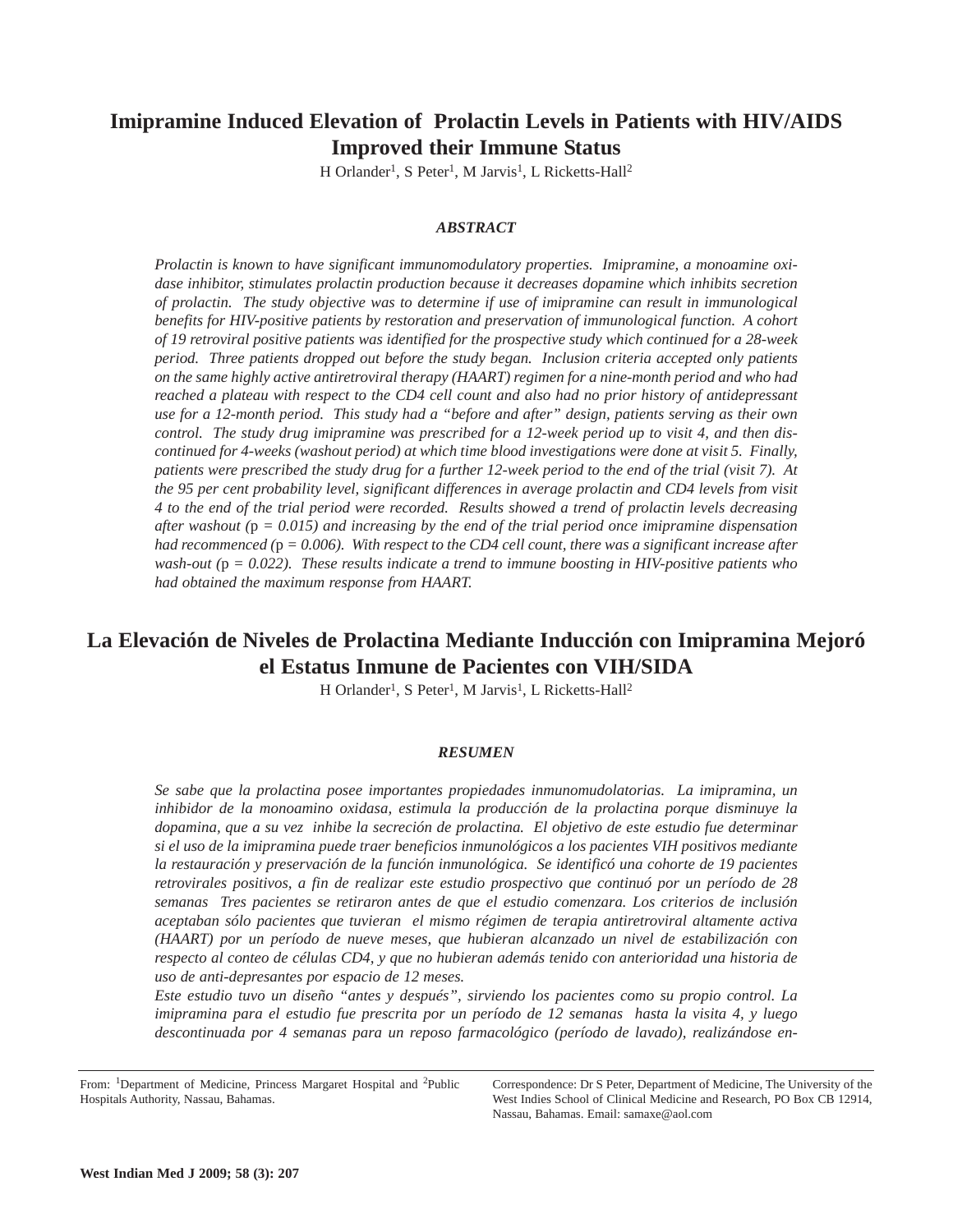*tonces pruebas de sangre en la visita 5. Finalmente se prescribió el medicamento de estudio a los pacientes por un nuevo período de 12 semanas hasta el final del ensayo (visita 7).* 

*En el nivel de probabilidad del 95 por ciento, se registraron diferencias significativas en los niveles promedio de prolactina y CD4 desde la visita 4 hasta el final del período de ensayo. Los resultados mostraron una tendencia de los niveles de prolactina a descender tras el lavado (*p *= 0.015) y a aumentar hacia el final del período de ensayo, una vez que la dispensación de imipramina hubiese recomenzado (*p *= 0.006). Con respecto al conteo de células de CD4, hubo un aumento significativo luego del lavado (*p *= 0.022)*.

#### **West Indian Med J 2009; 58 (3): 208**

# **INTRODUCTION**

Prolactin, a peptide hormone produced mainly in the anterior pituitary, has well known physiological functions in reproduction, mammary gland preparation, osmoregulation and cell proliferation and survival (1, 2). However, over the past 30 years, there has been compelling evidence that prolactin is involved in immune regulation. In hypophysectomized rats that became immunodeficent, replacement doses of prolactin completely restored immune competence (3). Moreover, administration of the dopaminergic drug, bromocriptine, which inhibits pituitary prolactin secretion, to intact rats, rendered them immune deficient. Replacement of prolactin restored immunocompetence.

Many autoimmune diseases are prevalent in women during their reproductive years, most notably, systemic lupus erythematosus (SLE) which occurs more frequently in females than males by a 9:1 ratio. Bromocriptine has been shown to suppress SLE in some patients and to reduce the number of lupus flares (4, 5). There is now evidence that prolactin is produced and secreted by lymphocytes and that the prolactin receptor is almost ubiquitous. The prolactin receptor is a member of the type-I cytokine receptor superfamily, which includes those for growth hormone, interleukin-2 (IL-2) to interleukin-7 (IL-7), erythropoietin, granulocyte-colony stimulating factor and macrophage colony stimulating factor. Prolactin and its receptor have been detected in mature lymphocytes and in thymocytes. In these tissues, prolactin can induce proliferative responses and the secretion of IL-2 and interferon - ? [INF- ?] (6, 7). Prolactin most likely has autocrine and paracrine functions in the immune system.

The significance of prolactin in immunomodulation has been challenged by evidence from knockout mice experiments (8). Knockout mice deficient in prolactin or its receptor are immunocompetent. However, the type-1 cytokine receptor family of which prolactin and its receptor are members, show functional gene redundancy (9). Therefore knocking out one or more members of the family induces compensatory mechanisms to overcome the deficit. The major signal transduction pathway which involves the Janus Kinase (JAK) and signal transducers and activators of transcription (STAT) nuclear regulatory factors, is shared by the type-I cytokines, prolactin and growth hormone. Signal transducers and activators of transcription knockout mice show severe immune deficiencies (10). Prolactin is under

inhibitory control by dopamine. Imipramine is a dopamine antagonist and as a result increases prolactin levels.

On the basis of current evidence, we hypothesized that increasing prolactin levels with the use of the monoamine oxidase inhibitor, imipramine, in patients with human immunodeficiency virus (HIV)/ acquired immune deficiency syndrome (AIDS) should induce an increase in their CD4 levels.

# **SUBJECTS AND METHODS**

The population of interest was HIV seropositive patients treated at the Infectious Disease Clinic of the Princess Margaret Hospital, the premier acute tertiary care facility of The Bahamas. Patients having met the following inclusion criteria were chosen consecutively to enter the study:

- \* HIV-1 infected males or females aged 18 years and over.
- \* Females of childbearing age on reliable contraception.
- \* CD4+ T-Lymphocyte count ? 100 cells/µl.
- \* Treatment experienced on HAART for a period of nine months or longer.
- \* Plateau in CD4 levels while on individual HAART.
- \* Acceptable screening laboratory values indicating adequate baseline organ function.
- \* No prior history of antidepressant use for the previous twelve months.

Treatment experienced on HAART is defined as the combination of three or more antiretroviral agents taken concurrently to suppress HIV replication.

Excluded were:

- \* Patients who are active substance abusers.
- \* Women who are pregnant.
- \* Patients on antidepressant
- \* Women who are breast feeding.
- \* Persons not willing to adhere to the requirements of the treatment protocol.
- \* Patients receiving treatment for any opportunistic infection.
- \* Patients on any of the following medications: phenothiazines, methyldopa, cimetidine and barbiturates.

Nineteen potential persons met the study criteria, sixteen of whom were enrolled to participate. Enrollees' age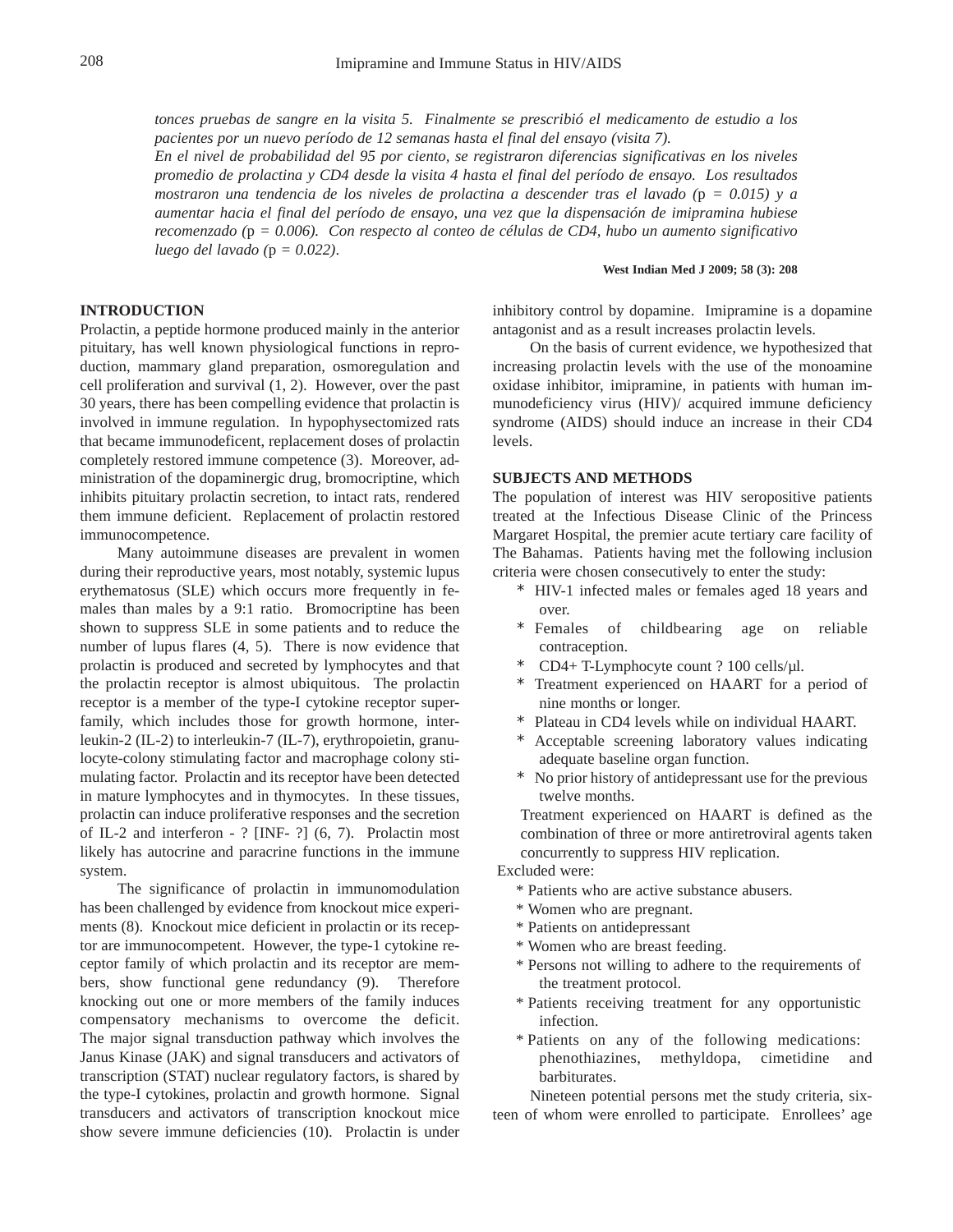ranged from a low of 30 years to a high of 66 years, average age 49 (SD  $\pm$  11) years. There were seven males (44%) and nine females (56%).

This study had a "*before* and *after*" design. With this type of design, patients served as their own control; response to treatment was measured for each subject *before* and *after* a treatment is administered.

Patients' blood investigations included basal prolactin levels, white blood counts with differential platelets, haemoglobin, CD4 lymphocyte counts and general chemistry values read for each subject *before* and *after* the antidepressant imipramine 25 mg was administered or discontinued. In addition, as a part of the routine management of HIV patients, viral load levels were also monitored at each measurement interval.

The study took place between September 2005 and September 2006. Persons who met the study inclusion criteria were assigned an identification number and the treatment protocol was explained. Each patient consented, in writing, to participate about four weeks prior to entering the study and was given the option to withdraw at any time before or during the study period. All patients in the cohort were followed for a 28-week period.

All blood investigations were drawn in the morning. Prolactin levels were measured by microparticle enzyme immunoassay (MEIA) by Abbott® IMX, CD4 lymphocyte counts by the flow cytometery on the Coulter® Epic XL cytometer (Beckman coulter® Epics® XL) and viral load levels using the Bayer® system 340 analyzer.

The treatment regime for participants was as follows:

**Beginning of Trial** – visit 1/pre-entry (day 1):-

- \* Initial blood investigations.
- \* Study drug imipramine dispensed for a three-month period.

Visit 4 (end of week 12):-

- \* Blood investigations repeated.
- \* Study drug discontinued for one month.

Visit 5 (end of week 16):-

- \* Blood investigations ordered following washout period.
- \* Study drug dispensed for three months.

#### **End of Trial** – Visit 7 (end of week 28):-

\* Final blood investigations ordered.

The above study protocol was approved by the ethics committee of the Public Hospitals Authority.

In order to determine the effect of the antidepressant imipramine on prolactin levels, CD4 count and viral load, visits were paired with 'a' successive visit for each investigation. Final combinations are as below, pair 2 assessing the significance of differences in laboratory values after the 1-month washout period in all instances.

### Blood investigation:

|  | 1) Prolactin levels: Visit 1 $\iff$ Visit 4 $\iff$ Visit 5 $\iff$ Visit 7 |        |
|--|---------------------------------------------------------------------------|--------|
|  | Pair 1 Pair 2                                                             | Pair 3 |
|  |                                                                           |        |

| 2) CD4 count: | Pre-entry $\iff$ Visit 4 $\iff$ Visit 5 $\iff$ Visit 7 |        |        |  |
|---------------|--------------------------------------------------------|--------|--------|--|
|               | Pair 1                                                 | Pair 2 | Pair 3 |  |

3) Viral Load: Visit 4  $\iff$  Visit 1  $\iff$  Visit 5 Pair 1 Pair 2

The statistical software package SPSS for Windows version 11.5 was used for data analyses.

#### **Data Modification/Variable Types**

Viral load data were classified into two discrete categories: '0' for viral loads of  $\leq 50$  HIV copies per milliliter of blood (undetectable), and '1' for all viral loads above 50 HIV copies per milliliter of blood (detectable). Prolactin levels and CD4 count were analyzed as scaled interval type variables. Means and standard deviations have been used to represent the average and typical spread of values.

Where an individual's blood investigation values were missing at any measurement interval for prolactin levels and CD4 count, data were estimated. This was obtained by applying the mean of paired differences between visits for those participants completing the full requirements of the study to the known values for participants missing data. Many blood investigation results for viral load as were reported as categorical type variable and calculation of estimates were not possible.

Statistical tests of significance applied included the paired *t*-test for assessing *before* and *after* differences in prolactin levels and CD4 count, and the McNemar for monitoring changes in the viral load.

# **RESULTS**

The final samples of participants included in the analysis were sixteen for basal prolactin level and CD4 lymphocytes, and eleven for viral load. Very few results were available for viral load at visit 7 due to several challenges experienced in obtaining results from the Canadian reference laboratory engaged to provide these results, and so these data were excluded from the analysis. Major results for the three blood investigations are as follows (Fig. 1–3 and Annexes 1–3):

## **Prolactin Levels**

Normal levels of prolactin are, for women, < 580 mIU/L and for men < 450 mIU/L. All subjects were within the normal range throughout the 28-week study (Annex 1).

At the onset of the study, there was no significant difference in average prolactin levels between the initial visit (visit 1) and visit 4, after being on imipramine for three months ( $p > 0.05$ , Annex 1).

The differences in average prolactin levels between visits four to seven were significant. A decline in the average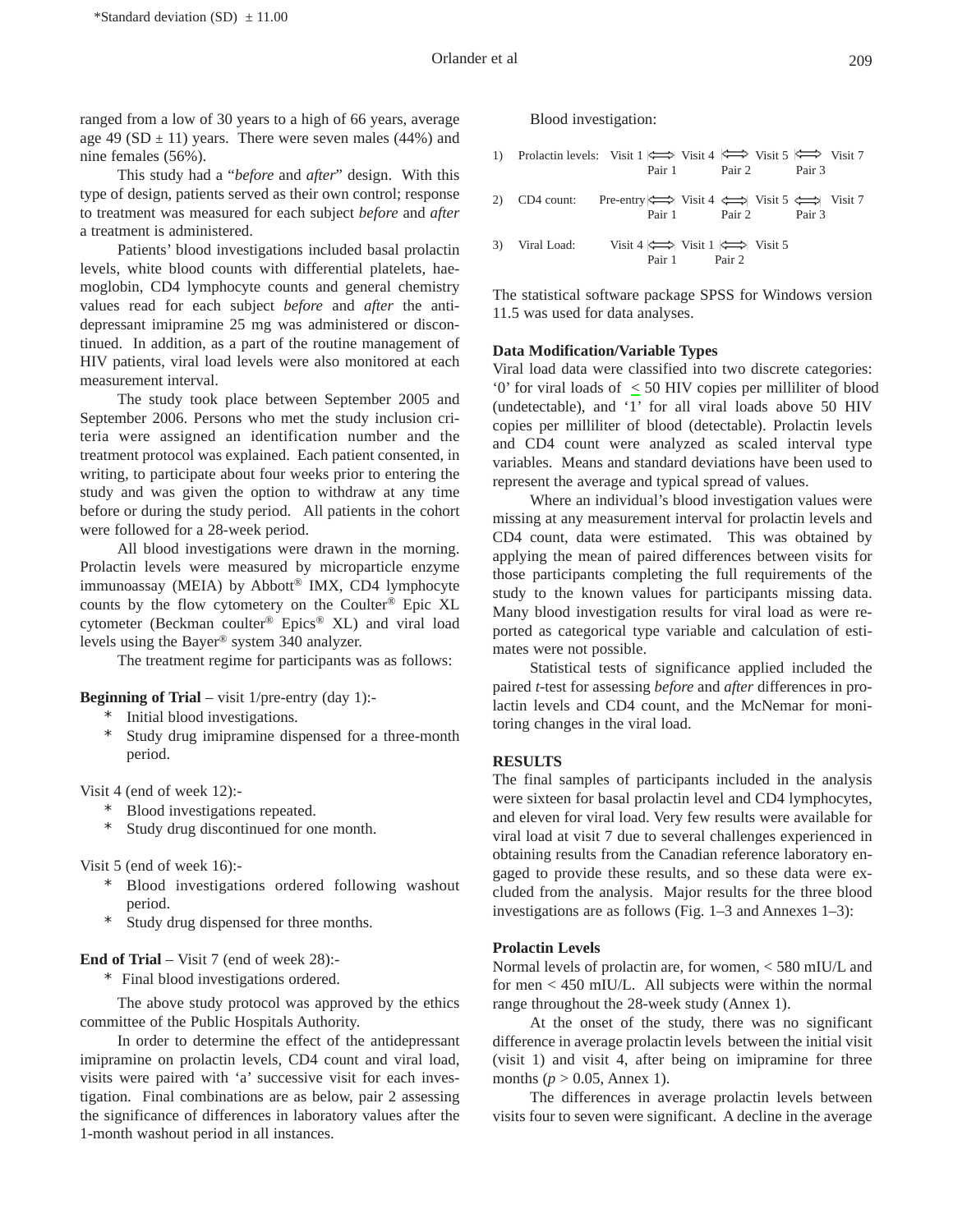

TREATMENT PROTOCOL – IMIPRAMINE: Administered Discontinued\* Administered\*

Fig. 1: Mean prolactin levels  $(\pm 1$  SD) of patients after imipramine treatment protocol. Asterisk (\*) indicates statistically significant results (paired t-test,  $p \leq 0.05$ ); n = 16 patients completing all prolactin level testing.

Annex 1 Prolactin levels of patients during the study (mIU/L)

| Patient #                          | Visit 1 | Visit 4               | Visit 5               | Visit 7               |
|------------------------------------|---------|-----------------------|-----------------------|-----------------------|
| P <sub>001</sub>                   |         |                       | drop-out              |                       |
| P <sub>0</sub> 02                  | 5.6     | 5.0                   | 3.9                   | 6.8                   |
| P <sub>00</sub> 3                  | 8.3     | 7.7                   | 8.0                   | 36.1                  |
| P004                               | 8.9     | 12.2                  | 8.7                   | 49.3                  |
| P <sub>005</sub>                   | 45.3    | 14.9                  | 12.4                  | 14.8                  |
| P <sub>006</sub>                   | 10.2    | 5.9                   | 3.8                   | 48.5                  |
| P007                               | 32.7    | 36.3                  | 11.3                  | 11.5                  |
| P <sub>008</sub>                   | 15.8    | 11.4                  | 5.1                   | 20.0                  |
| P <sub>009</sub>                   | 5.4     | 2.5                   | 2.9                   | 8.9                   |
| P <sub>0</sub> 10                  | 12.5    | 7.9                   | 12.1                  | 4.0                   |
| P <sub>011</sub>                   | 9.3     | 36.1                  | 8.5                   | 7.9                   |
| P <sub>012</sub>                   | 10.6    | 27.2                  | 5.2                   | 5.3                   |
| P013                               |         |                       | drop-out              |                       |
| P014                               | 8.6     | 6.6                   | 13.7                  | 14.9                  |
| P <sub>015</sub>                   | 8.8     | 20.6                  | 11.3                  | $23.4*$               |
| P016                               | 8.6     | 40.4                  | 12.1                  | 37.1                  |
| P <sub>017</sub>                   | 7.7     | 7.4                   | 5.4                   | $17.5*$               |
| P018                               |         | drop-out              |                       |                       |
| P <sub>0</sub> 19                  | 79.4    | 81.9*                 | $73.7*$               | $85.8*$               |
| mean                               | 17.4    | 20.3                  | 12.4                  | 24.5                  |
| standard deviation<br>$p$ -value** | 19.7    | 20.6<br>$0.429^{(1)}$ | 16.7<br>$0.015^{(2)}$ | 22.0<br>$0.006^{(3)}$ |

\* Data estimated based on available data for the 13 patients completing full requirements of the study from pre-entry through visit 7.

\*\* Probability value for differences between: (1) Visits 1 and 4; (2) Visits 4 and 5; and (3) Visits 5 and 7.

prolactin level at visit 5 was regitered following the washout period (Visit 4 = 20.3 mIU/L, Visit 5 = 12.4 mIU/L, *p* = 0.015), which subsequently rose to an average of 24.5 mIU/L at visit 7 after dispensation of imipramine had recommenced (*p* = 0.006) [Fig. 1].

# **CD4 Count**

Only one subject at pre-entry and the beginning of the trial/visit 1 had AIDS (that is CD4 count  $\langle$  200 cells/mm<sup>3</sup>) with no more than one individual at any given instance throughout the duration of the study falling below this value. At each measurement interval, more than half of the participants maintained CD4 counts within the 'healthy' threshold of  $500 - 1450$  cells/mm<sup>3</sup> (Annex 2).

At the end of week 12 (visit 4), blood investigations showed no significant impact of imipramine on CD4 levels  $(p > 0.05)$ . However, by visit 5 and continuing throughout the end of the trial period, both patterns exhibited were significant. That is, following the washout period, mean CD4 count increased  $(p = 0.022)$ . This suggests a sustained immune boost despite being taken off imipramine, with CD4 count averaging its highest  $(596.1 \text{ cells/mm}^3)$  over the entire 28-week study period. Further, while there was a decline in CD4 levels after ingestion of imipramine for three more months  $(p = 0.027)$ , on average, participants continued to maintain immune levels within the healthy threshold (510.4 cells/mm<sup>3</sup>) [Annex 2].



Fig. 2: Mean CD4 count  $(\pm 1 \text{ SD})$  of patients after imipramine treatment protocol. Asterisk (\*) indicates statistically significant results (paired t-test,  $p \le 0.05$ ); n = 16 patients completing all CD4 count testing.

#### **VIRAL L**oad

No fewer than five persons maintained undetectable viral thresholds (50 HIV copies per milliliter of blood and under) at any given measurement interval. The change during the wash-out and treatment periods (Fig. 3) were not statistically significant ( $p > 0.05$ ) which means that participant's viral loads were not impacted by the presence or absence of this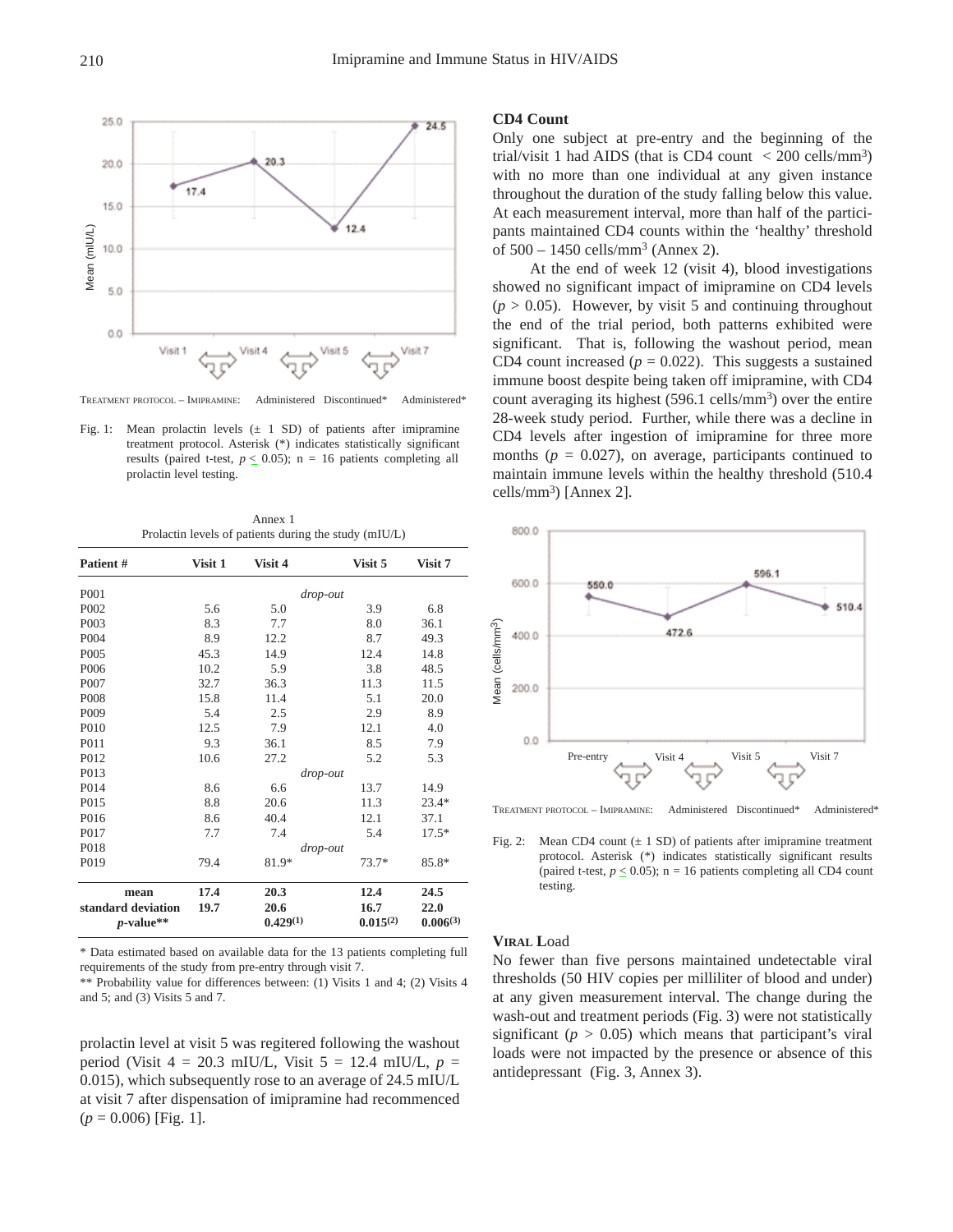Annex 2 CD4 Count for patients during the study (cells/ $mm<sup>3</sup>$ )

| Patient #                          | <b>Pre-entry</b> | Visit 4                | Visit 5                | Visit 7                |
|------------------------------------|------------------|------------------------|------------------------|------------------------|
| P <sub>001</sub>                   |                  | drop-out               |                        |                        |
| $P002*$                            | 496*             | 406                    | 496                    | 362                    |
| P <sub>00</sub> 3                  | 791              | 649                    | 949                    | 865                    |
| P <sub>004</sub>                   | 921              | 698                    | 545                    | 342                    |
| P <sub>005</sub>                   | 105              | 234                    | 305                    | 199                    |
| P <sub>006</sub>                   | 427              | 538                    | 678                    | 607                    |
| P <sub>007</sub>                   | 791              | 579                    | 643                    | 412                    |
| P <sub>008</sub>                   | 759              | 651                    | 1063                   | 754                    |
| P <sub>009</sub>                   | 426              | 680                    | 548                    | 565                    |
| P <sub>0</sub> 10                  | 615              | $525*$                 | 619                    | 704                    |
| $P011*$                            | 666              | 375                    | 383                    | $321*$                 |
| $P012*$                            | 635              | 943                    | 1077*                  | 708                    |
| P013                               |                  | drop-out               |                        |                        |
| P014                               | 344              | 320                    | 321                    | 425                    |
| P <sub>015</sub>                   | 228              | 167                    | 181                    | 256                    |
| P016                               | 568              | 355                    | 613                    | 532                    |
| P <sub>017</sub>                   | 368              | 383                    | 412                    | 473                    |
| P <sub>018</sub>                   |                  | drop-out               |                        |                        |
| P019*                              | 660              | 570*                   | $704*$                 | $642*$                 |
| mean                               | 550.0            | 472.6                  | 596.1                  | 510.4                  |
| standard deviation<br>$p$ -value** | 22.9             | 234.2<br>$0.181^{(1)}$ | 261.0<br>$0.022^{(2)}$ | 192.9<br>$0.027^{(3)}$ |

\* Data estimated based on available data for the 12 patients completing full requirements of the study from pre-entry through visit 7.

\*\* Probability value for differences between: (1) Pre-entry and Visit 4; (2) Visits 4 and 5; and (3) Visits 5 and 7.

## **DISCUSSION**

Many patients indicated that they felt much better about themselves after entering the study and admitted to near 100 per cent of compliance with the study drug. In fact several participants insisted on remaining on the study drug for a fur-



TREATMENT PROTOCOL – IMIPRAMINE: Administered Discontinued

Fig. 3: Proportion of clients with an undetectable viral load  $(\pm 5\%)$  after imipramine treatment protocol. Asterisk (\*) indicates statistically significant results (McNemar test,  $p \leq 0.05$ ); n = 11 patients completing all viral load testing.

Annex 3 Viral load for patients during the study (HIV copies/ml blood)

|                               | <b>Number of Patients</b> |          |               |  |
|-------------------------------|---------------------------|----------|---------------|--|
| <b>Viral Type</b>             | Visit 1                   | Visit 4  | Visit 5       |  |
| Undetectable (? 50 copies/ml) | 6                         |          | 6             |  |
| Detectable $(50+$ copies/ml)  |                           | 6        |               |  |
| No data*                      |                           |          | 3             |  |
| $p$ -value**                  |                           | 1.000(1) | $1.000^{(2)}$ |  |

\* Patients did not complete full requirements of study and were not included in the analyses.

\*\* Probability value for differences between: (1) Visits 1 and 4; and (2) Visits 1 and 5.

ther 12-weeks after the end of the study. One of the participants with a pre-entry CD4 cell count at 759 cells mm3, maintained an undetectable viral load throughout the study and also demonstrated a dramatic increase in CD4 count readings between visit 4 (651 cells/mm<sup>3</sup>) and visit 5 (1063 cells/mm3). This represents an increase over 60 per cent at the end of the washout period. This participant had no complaints and had an excellent adherence record. It was note worthy that two participants who remained on the study drug after the completion of the study, had CD4 count readings escalating to levels above 1000 cells/mm<sup>3</sup> with undetectable viral loads. During the study period after commencing imipramine, results showed that no more than one participant at any given measurement interval recorded CD4 counts below 200 cells/mm3, the CDCs classification for AIDS. The CD4 count is a measure of strength of the immune system. The CD4 level gives an indication of the robust state of the immune system. It is important to note that the CD4 cell counts can exhibit diurnal changes, with the lowest levels at 12:30 pm and peak values at 8:30pm (11). The CD4 cell provides vital information to make therapeutic decisions regarding antiviral treatment and prophylaxis for opportunistic infections.

The CD4 count at initiation acts as the dominant prognostic factor in patients starting HAART (12, 13). The CD4 cells are the primary target of HIV and numbers decline as HIV advances. Highly active antiretroviral therapy often leads to increases in the CD4 T cell count of  $\geq 100 - 200$ cells/mm3/year (14).

Results of this study showed a trend of CD4 cells increasing significantly  $(p = 0.022)$  by visit 5, which points to a sustained increase in CD4 count following the washout period. Further, despite the decline of CD4 count once imipramine was re-introduced, significantly high levels were maintained  $(510 \text{ cells/mm}^3)$  which indicates the need to maintain administration of the drug for at least a four-month period to sustain increasing levels.

This information was encouraging as it indicated further strengthening of the immune system after the effects of HAART had reached a plateau. Continued viral load sup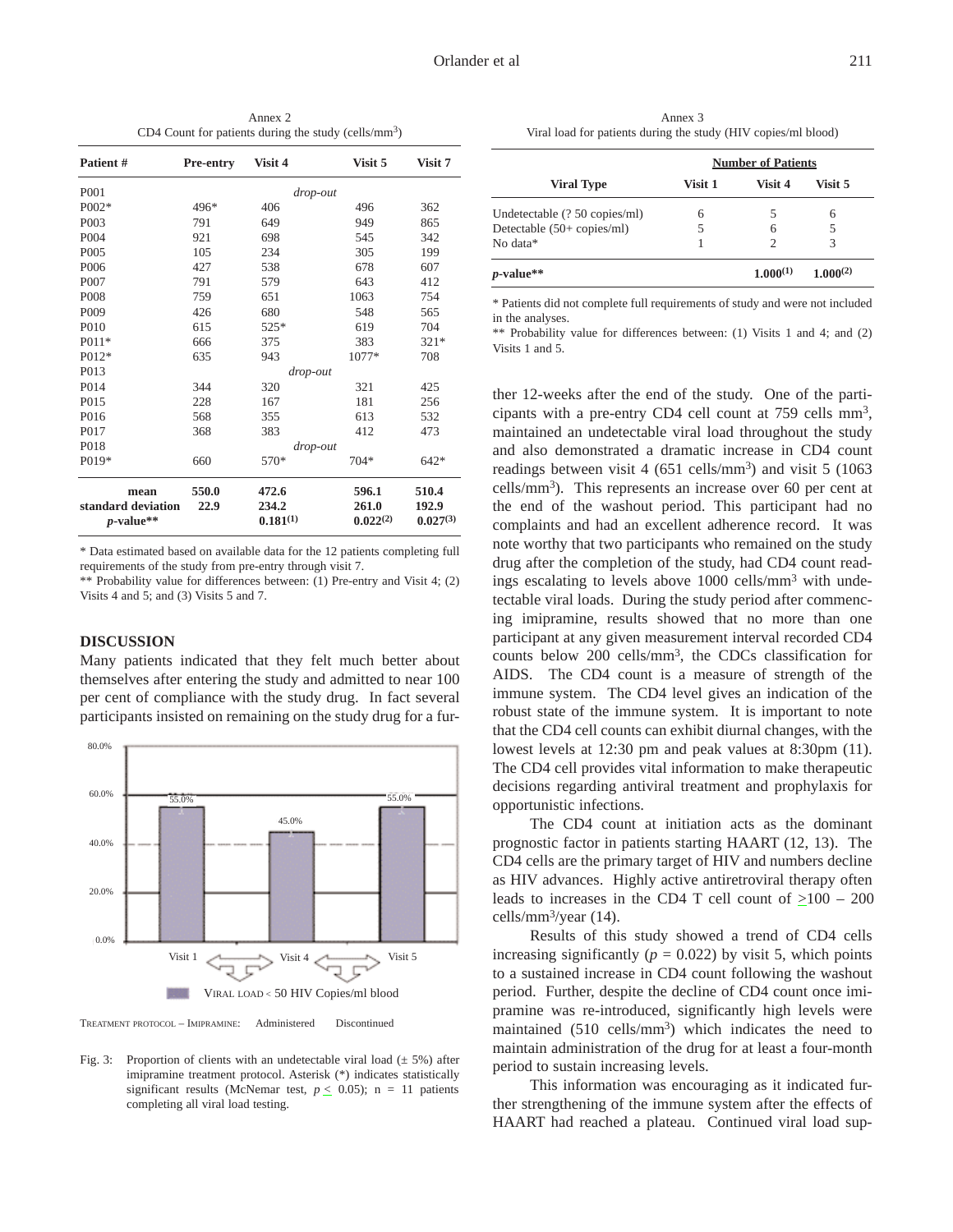pression is more likely for those patients who achieved higher CD4 T cell counts during therapy (15). Although viral load is the strongest single predictor of long-term clinical outcome, it is important to consider also sustained rises in CD4 T cell counts as a significant rise in the CD4 T cell count reflects partial reconstitution of the immune system that results in reduced HIV-related morbidity and mortality (16).

There was no evidence of treatment failure in this study. Treatment failure is defined as clinical, immunological or virological. Clinical failure is clinical disease progression with the development of an opportunistic infection or malignancy after more than 3 months on therapy, excluding immune reconstitution syndrome. None of the participants developed an opportunistic infection while on the study drug. Immunological failure can be defined as a fall of over 30 per cent in CD4 counts from the peak value or a return to or below the pre-therapy baseline (17). Virological failure has no uniform accepted definition but repeated detectable viraemia is indicative of incomplete viral suppression, HIV RNA > 400 copies/ml after 24 weeks, > 50 copies after 48 weeks or  $>$  400 copies after viral suppression (18). High viral loads also indicate a deterioration of HIV disease. Non-adherence in patients on HAART was the strongest predictor for failure to achieve viral suppression below detection (19). Certain factors that increase viral load include: 1) progressive disease 2) failing antiretroviral therapy due to inadequate potency 3) non-adherence 4) active infections *eg* active TB which increases viral load 5- to 160-fold (20). None of the participants in this study had to change HAART due to high viral loads over 55 000. Throughout the trial period, many participants while receiving the study drug imipramine, maintained an undetectable viral load (generally <50 copies /ml).

Data from clinical trials demonstrate that lowering plasma HIV RNA to  $<$  50 copies/ml is associated with increased duration of viral suppression, compared with reducing HIV RNA to levels of 50–500 copies/ml (21). All participants who qualified for entry into the study were HAART experienced. Highly active antiretroviral therapy has been associated with immunological restoration, a slowing of disease progression and improvement of the quality of life. In order to qualify for the study, it was a requirement for participants to have been on the HAART for a period not less than nine months, thus allowing the designed HAART regimen to stabilize HIV disease progression and allow the patient to obtain optimum benefits from the HAART regimen. Hence only patients who had good compliance with HAART regimens were accepted in this study. The response to HAART correlates strongly with adherence. Suboptimal adherence has been reported to decrease virologic control and has been associated with increased morbidity and mortality (22). Suboptimal adherence also leads to drug resistance, limiting the effectiveness of therapy (23). Many of the participants had been on the same HAART well over the required period. None of the participants needed a change in HAART after entering the study. Partial reconstitution of

immune function induced by HAART might allow elimination of unnecessary therapies [*eg* therapies used for the prevention and maintenance against opportunistic infection] (24, 25). Hence further strengthening of the immune system with imipramine might also allow elimination of unnecessary preventive therapies.

A number of side effects have been associated with the study drug imipramine. These include constipation, dry mouth, urinary retention, cardiac arrhythmia, drowsiness, hypotension, confusion and dizziness. Imipramine can also be seen as a rare cause of grey blue facial pigmentation (26). None of the participants reported any side effects.

The average cost of HAART comprising brand drugs can vary from \$1000 (US) to \$1500 (US) monthly. This obviously can be a tremendous burden on poor countries in Africa and the Caribbean region. Subsidized HAART with brand drugs and also cheaper generic drugs can be obtained in several countries throughout the globe. Patients who had reached a maximum response to HAART demonstrated a further immune boost after commencing the study drug. This trend of immune strengthening continued throughout the study period. The patients who requested to remain on the medication after completion of the study continued to show an immune boost. A large scale multicentre trial is necessary to provide further information on the positive benefits of the drug imipramine to HIV-infected individuals. In addition, a study for patients who are HAART naïve is also necessary to determine the benefits of the drug in this group. We propose that in all poverty stricken areas of the world persons living with HIV/AIDS could be given the drug imipramine intermittently for the purpose of boosting the immune system.

The study drug imipramine is inexpensive and can be obtained with ease throughout the Caribbean and the rest of the world, the cost being US\$9 per patient per annum.

## *Limitations of the study*

The study investigators experienced a number of challenges throughout the study period. The investigators engaged the services of a reference laboratory in Canada for CD4 count and viral load testing. Blood samples were sent *via* special courier but there were occasions when specimens were delayed in transit. This impacted on results being received and recorded on a timely basis. The investigators were also concerned that the delay in specimens arriving at the reference laboratory could impact CD4 count readings. Further research in this area is warranted.

#### **REFERENCES**

- 1. Freeman ME, Kanyicska B, Lerant A, Nagy G. Prolactin: Structure, function, and regulation of secretion. Physiol Rev 2000; **80:** 1523–31.
- 2. Goffin V, Binart N, Touraine P, Kelly PA. Prolactin: The new biology of an old hormone. Annu Rev Physiol 2002; **64:** 47–67.
- Nagy E, Berczi I. Immunodeficiency in hypophysectomized rats. Acta Endocrinologica 1978; **89:** 530–37.
- 4. Yu-Lee LY. Prolactin modulation of immune and inflammatory responses. Recent Prog Horm Res 2002; **57:** 435–55.